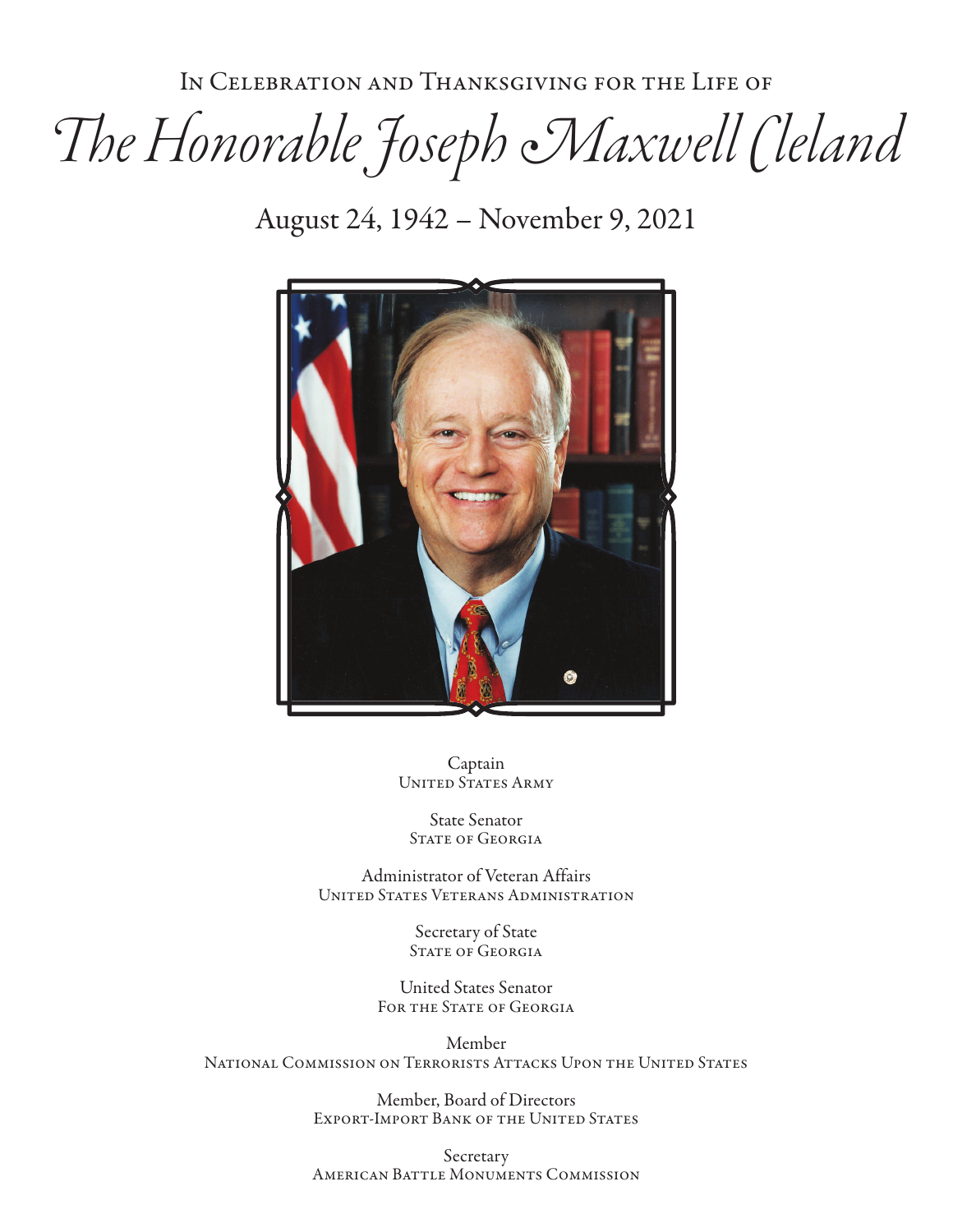THE 23RD PSALM Rev. Dr. Gerald Durley, Pastor Emeritus Providence Missionary Baptist Church, Atlanta

was crucified, dead, and buried; the third day He rose from the dead; He ascended into heaven, and sitteth at the right hand of God the Father Almighty; from thence He shall come to judge the quick and the dead. I believe in the Holy Spirit, the holy catholic church, the communion of saints, the

 Please rise in body or spirit when you see this symbol, and join in singing or reading aloud text in **bold**.

forgiveness of sins, the resurrection of the body, and the life everlasting. Amen.

*President Joseph Robinette Biden, Jr. The Honorable Barack H. Obama II The Honorable William Jefferson Clinton The Honorable James Earl Carter, Jr. President of the Republic of Albania, H.E. ILIR META* 

| THE PRELUDE                                                                                                                                                                                                                                                                                                                                                                                                                                                                                                                                                                                                                                     | Mr. Joshua McClure                                                                                         |                                                                                                                                                                                                         | Senior Advisor for International Relations,<br>Republic of Albania                                                     |
|-------------------------------------------------------------------------------------------------------------------------------------------------------------------------------------------------------------------------------------------------------------------------------------------------------------------------------------------------------------------------------------------------------------------------------------------------------------------------------------------------------------------------------------------------------------------------------------------------------------------------------------------------|------------------------------------------------------------------------------------------------------------|---------------------------------------------------------------------------------------------------------------------------------------------------------------------------------------------------------|------------------------------------------------------------------------------------------------------------------------|
| † THE PROCESSIONAL   God of Our Fathers                                                                                                                                                                                                                                                                                                                                                                                                                                                                                                                                                                                                         | Mr. McClure                                                                                                | THE REMARKS                                                                                                                                                                                             | The Honorable Charles Timothy Hagel                                                                                    |
| <b>THE PRESENTATION OF THE COLORS</b>                                                                                                                                                                                                                                                                                                                                                                                                                                                                                                                                                                                                           | The Military Honors Funeral Team                                                                           |                                                                                                                                                                                                         | Former United States Senator, Nebraska and<br>Former United States Secretary of Defense                                |
| THE CHORAL INTROIT   My Country Tis of Thee                                                                                                                                                                                                                                                                                                                                                                                                                                                                                                                                                                                                     | Mrs. Tiffany Uzoije                                                                                        |                                                                                                                                                                                                         | The Honorable Roy E. Barnes<br>Former Governor, State of Georgia                                                       |
| THE WORDS OF GRACE AND GREETING                                                                                                                                                                                                                                                                                                                                                                                                                                                                                                                                                                                                                 | Rev. Jeff Rogers                                                                                           |                                                                                                                                                                                                         | Professor Douglas Brinkley<br>Katherine Tsanoff Brown Chair in Humanities and<br>Professor of History, Rice University |
| THE OPENING PRAYER                                                                                                                                                                                                                                                                                                                                                                                                                                                                                                                                                                                                                              | Rev. Rogers                                                                                                |                                                                                                                                                                                                         |                                                                                                                        |
| Eternal God, we praise you for the great company of all those who have finished their course in faith<br>and now rest from their labor. We praise you for those dear to us whom we name in our hearts before<br>you. Especially, we praise you for Max whom you have graciously received into your presence. To all of<br>these, grant your peace. Let perpetual light shine upon them, and help us so to believe where we have<br>not seen, that your presence may lead us through our years, and bring us at last with them into the joy of<br>your home not made with hands but eternal in the heavens; through Jesus Christ our Lord. Amen. |                                                                                                            | THE ANTHEM   The Battle Hymn of the Republic                                                                                                                                                            | Mrs. Uzoije                                                                                                            |
|                                                                                                                                                                                                                                                                                                                                                                                                                                                                                                                                                                                                                                                 |                                                                                                            | THE GOSPEL LESSON   John 14                                                                                                                                                                             | Dr. G. Gil Watson                                                                                                      |
|                                                                                                                                                                                                                                                                                                                                                                                                                                                                                                                                                                                                                                                 |                                                                                                            | THE HOMILY                                                                                                                                                                                              | Dr. Watson                                                                                                             |
| † THE HYMN 99   To God Be the Glory                                                                                                                                                                                                                                                                                                                                                                                                                                                                                                                                                                                                             |                                                                                                            | THE PASTORAL PRAYER                                                                                                                                                                                     | Dr. Watson                                                                                                             |
| To God be the glory, great things he has done!<br>So loved he the world that he gave us his Son,                                                                                                                                                                                                                                                                                                                                                                                                                                                                                                                                                | Great things he has taught us, great things he has done,<br>and great our rejoicing through Jesus the Son, | THE LORD'S PRAYER                                                                                                                                                                                       | Dr. Watson                                                                                                             |
| who yielded his life an atonement for sin,<br>but purer and higher and greater will be<br>and opened the life-gate that all may go in.<br>our joy and our wonder, when Jesus we see.                                                                                                                                                                                                                                                                                                                                                                                                                                                            |                                                                                                            | Our Father, who art in heaven, hallowed be Thy name. Thy Kingdom come, Thy will be done, on<br>earth as it is in heaven. Give us this day our daily bread. And forgive us our trespasses, as we forgive |                                                                                                                        |
| Refrain: Praise the Lord! Praise the Lord,<br>Let the earth hear his voice!<br>Praise the Lord! Praise the Lord!                                                                                                                                                                                                                                                                                                                                                                                                                                                                                                                                | [Refrain]                                                                                                  | those who trespass against us. And lead us not into temptation, but deliver us from evil. For Thine<br>is the kingdom, and the power, and the glory, forever. Amen.                                     |                                                                                                                        |
| Let the people rejoice!                                                                                                                                                                                                                                                                                                                                                                                                                                                                                                                                                                                                                         |                                                                                                            | † THE HYMN 369   Blessed Assurance                                                                                                                                                                      |                                                                                                                        |
| <b>THE APOSTLES CREED</b>                                                                                                                                                                                                                                                                                                                                                                                                                                                                                                                                                                                                                       | Rev. Rogers                                                                                                | Blessed assurance, Jesus is mine!<br>O what a foretaste of glory divine!                                                                                                                                | Perfect submission, perfect delight,<br>visions of rapture now burst on my sight;                                      |
| I believe in God the Father Almighty, maker of heaven and earth; and in Jesus Christ His only Son our<br>Lord: who was conceived by the Holy Spirit, born of the Virgin Mary, suffered under Pontius Pilate,                                                                                                                                                                                                                                                                                                                                                                                                                                    |                                                                                                            | Heir of salvation, purchase of God,<br>born of his Spirit, washed in his blood.                                                                                                                         | angels descending bring from above<br>echoes of mercy, whispers of love.                                               |

#### THE LETTERS OF TRIBUTE Mr. Jason J. Carter, Chairman of the Board of Trustees, Carter Center

## The Order of Worship Honoring the Life of The Honorable Joseph Maxwell Cleland

*May 25, 2022*

*Refrain:* This is my story, this is my song, praising my Savior all the day long; this is my story, this is my song, praising my Savior all the day long.

*[Refrain]*

Perfect submission, all is at rest; I in my Savior am happy and blest, watching and waiting, looking above, filled with his goodness, lost in his love.

*[Refrain]*

 Ambassador Genci Mucaj, Senior Advisor for International Relations, Republic of Albania